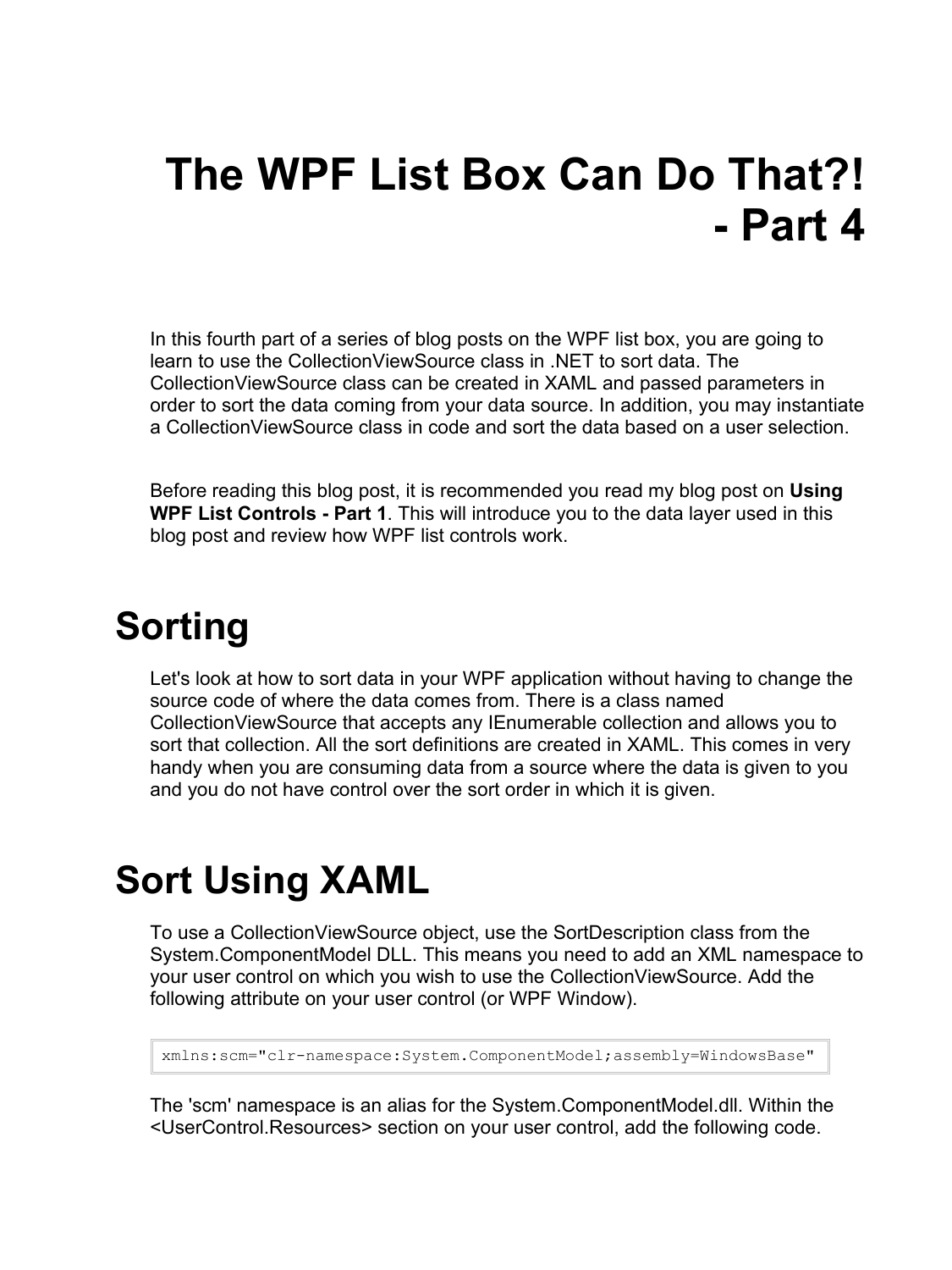```
<UserControl.Resources>
  <vm:ProductViewModel x:Key="viewModel" />
   <CollectionViewSource Source="{Binding Path=Products,
                      Source={StaticResource viewModel}}"
                       x:Key="ProductsCollection">
    <CollectionViewSource.SortDescriptions>
       <scm:SortDescription PropertyName="Name"
                           Direction="Ascending" />
    </CollectionViewSource.SortDescriptions>
   </CollectionViewSource>
</UserControl.Resources>
```
The first line of code within the <UserControl.Resources> section creates an instance of a ProductViewModel class. This view model has a *Products* property that is a collection of Product objects. Once the ProductViewModel object is instantiated, that view model is used as the source of the data to the CollectionViewSource object. You bind the *Products* property to the CollectionViewSource object. The CollectionViewSource has a SortDescriptions collection where you add one or more SortDescription objects. Each object sets a *PropertyName* and a *Direction* property. As you see in the above code, set the *PropertyName* equal to the *Name* property of the Product object and tell it to sort in an Ascending direction.

Now that the data has been sorted on the *Name* property, create a ListBox control and set its *ItemsSource* property to the key of the CollectionViewSource object as shown below.

```
<ListBox
   ItemTemplate="{StaticResource ProductLargeTemplate}"
   ItemsSource="{Binding Source={StaticResource
                                    ProductsCollection}}" />
```
The ListBox displays the data in sorted order by the *Name* property, as shown in [Figure 1,](#page-2-0) and you did not have to write any LINQ queries or other code to sort the data.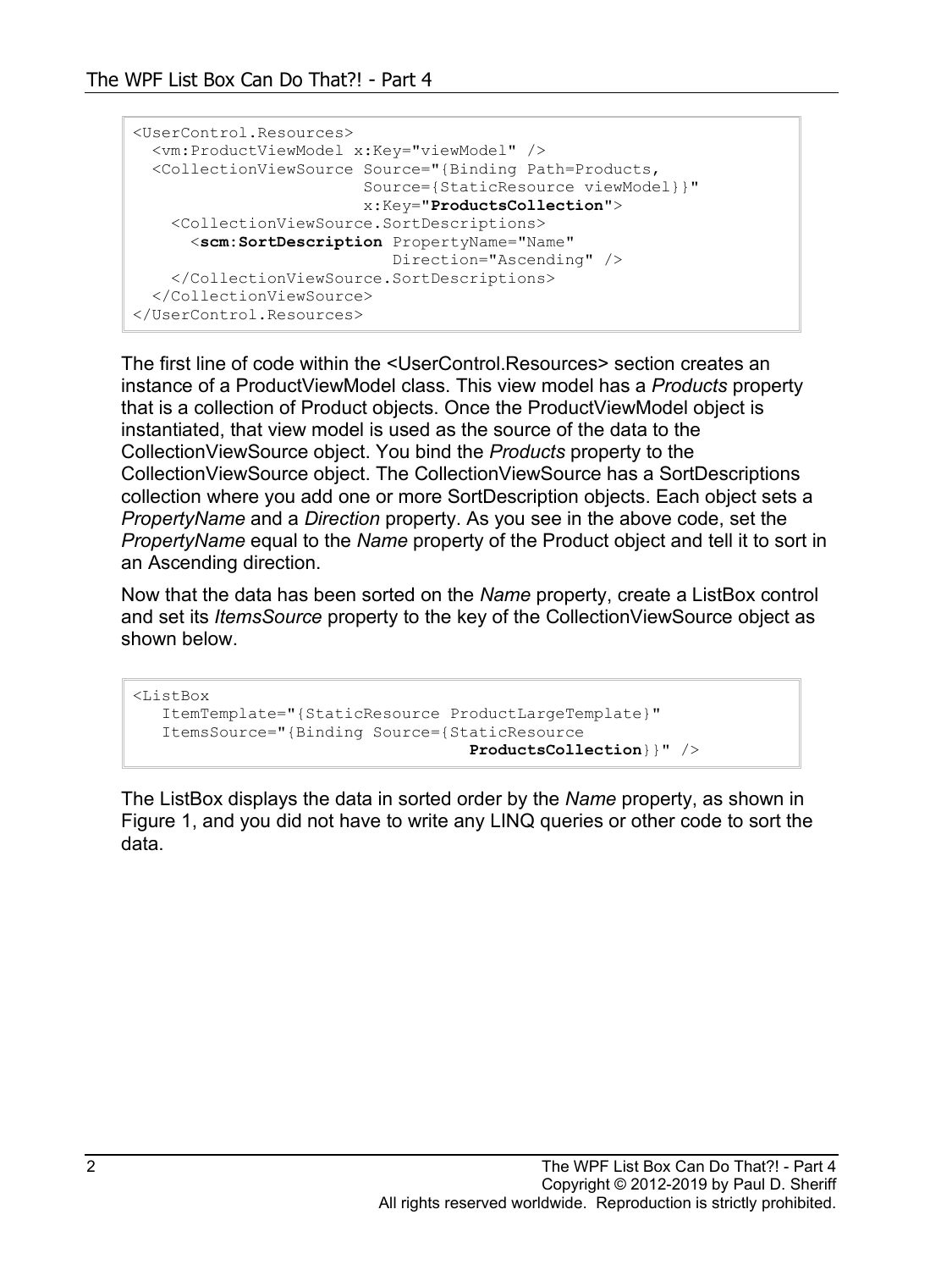| <b>Edg</b> List Box Samples                       | $\Box$                       |
|---------------------------------------------------|------------------------------|
| Sorting Grouping Filter and Search<br><b>File</b> |                              |
|                                                   |                              |
| All-Purpose Bike Stand                            | No Image<br>Available        |
| Product Number: ST-1401                           | Color:                       |
| Cost: \$59.47                                     | Size:                        |
| Price: \$159.00                                   | Weight:                      |
| Sell Start: 7/1/2003                              | Sell End:                    |
| Category ID: 31                                   |                              |
| AWC Logo Cap                                      | No Image<br><b>Available</b> |
| Product Number: CA-1098                           | Color: Multi                 |
| Cost: \$6.92                                      | Size:                        |
| Price: \$8.99                                     | Weight:                      |
| Sell Start: 7/1/2001                              | Sell End:                    |
| Category ID: 23                                   |                              |
| Bike Wash - Dissolver                             | No Image<br>Available        |
| Product Number: CL-9009                           | Color:                       |
| Cost: \$2.97                                      | Size:                        |
| Price: \$7.95                                     | Weight:                      |
| Sell Start: 7/1/2003                              | Sell End:                    |
| Category ID: 33                                   |                              |

<span id="page-2-0"></span>Figure 1: Data may be sorted within XAML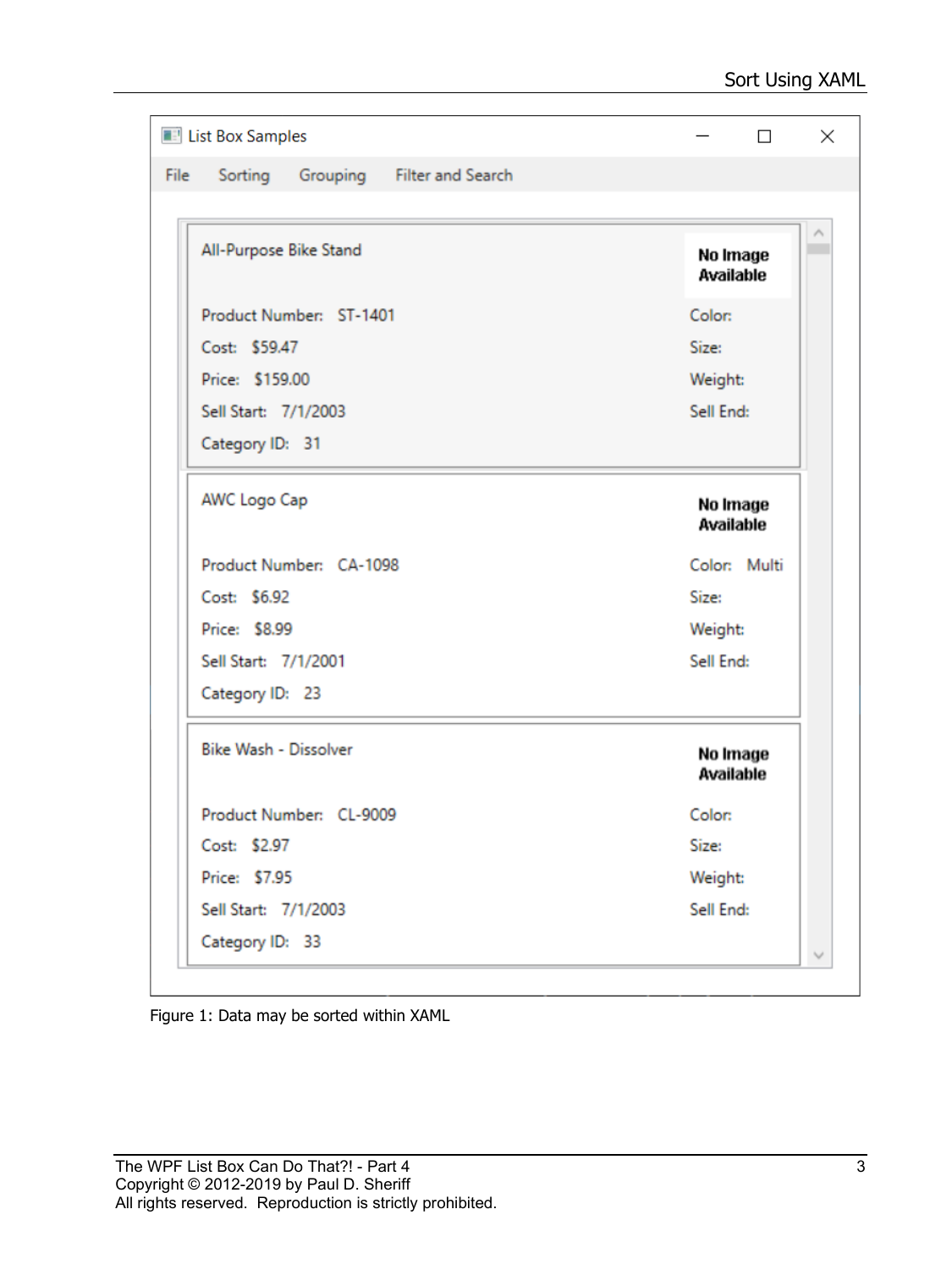# **Sort Using Code**

As with everything in WPF, if you can declare objects with XAML, you can use those same classes in C#. Let's learn how to use the CollectionViewSource and SortDescription classes to sort data dynamically in C#. First, add some buttons onto your control as shown in the following code. You screen should now look like [Figure](#page-5-0)  [2.](#page-5-0)

```
<GroupBox Grid.Row="1"
          Header="Sorting Options"
           BorderBrush="Black"
           BorderThickness="1">
   <StackPanel Orientation="Horizontal">
    <RadioButton Tag="Name"
                   Checked="SortTheData"
                  Content="Sort by Product Name" />
     <RadioButton Tag="ListPrice"
                   Checked="SortTheData"
                 Content="Sort by Price" />
  </StackPanel>
</GroupBox>
```
Each RadioButton object has a *Tag* property with a value set to either *Name* or *ListPrice*. These values are the names of properties in your Product class you are going to sort upon. Add a *Name* property to the ListBox control and set the ItemsSource to use the view model instead of the CollectionViewSource you used in the previous example.

```
<ListBox Grid.Row="2"
    Name="ProductList"
     ItemTemplate="{StaticResource ProductLargeTemplate}"
     ItemsSource="{Binding Source={StaticResource viewModel},
                            Path=Products}" />
```
In the code window of your user control, create the SortTheData event procedure to respond to each RadioButton's Checked event.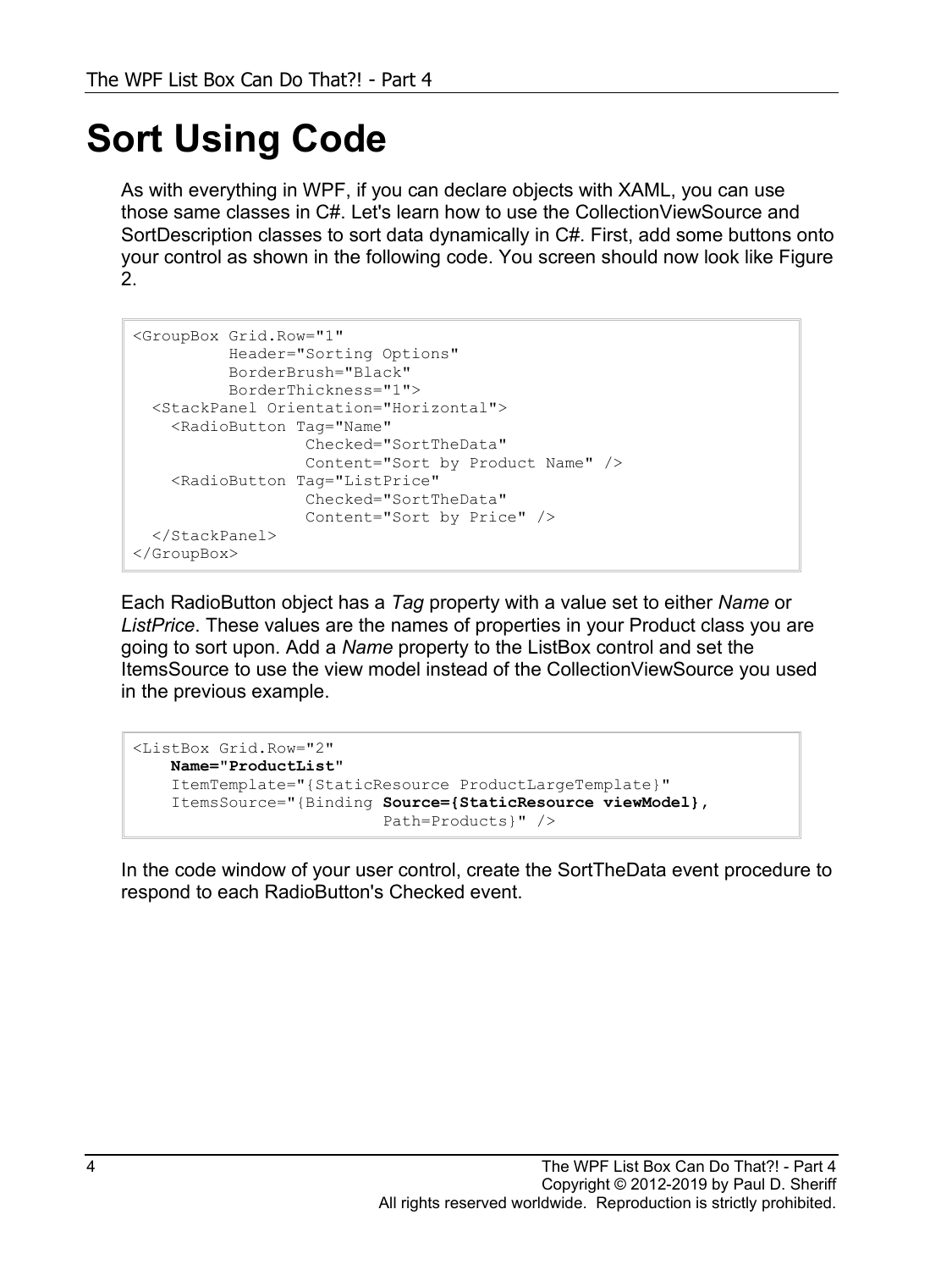```
private void SortTheData(object sender, RoutedEventArgs e)
{
   if (ProductList != null) {
     ICollectionView dataView = CollectionViewSource
         .GetDefaultView(ProductList.ItemsSource);
     // Change sort order
     dataView.SortDescriptions.Clear();
     dataView.SortDescriptions.Add(
       new SortDescription((sender as RadioButton).Tag.ToString(),
         ListSortDirection.Ascending));
     ProductList.ItemsSource = dataView;
   }
}
```
The code in the SortTheData event procedure checks to ensure the list box control has been created. If it has, it creates an ICollectionView object by using the static method GetDefaultView() of the CollectionViewSource class. Pass to this method the ItemsSource contained in the *ProductList* list box.

Clear any old SortDescription objects in the *SortDescriptions* collection. Add a new SortDescription object using the *Tag* property as the name of the property in the collection to sort upon. Set the *ItemsSource* property of the ListBox to this new ICollectionView object and the list box redraws itself using the new sorting order.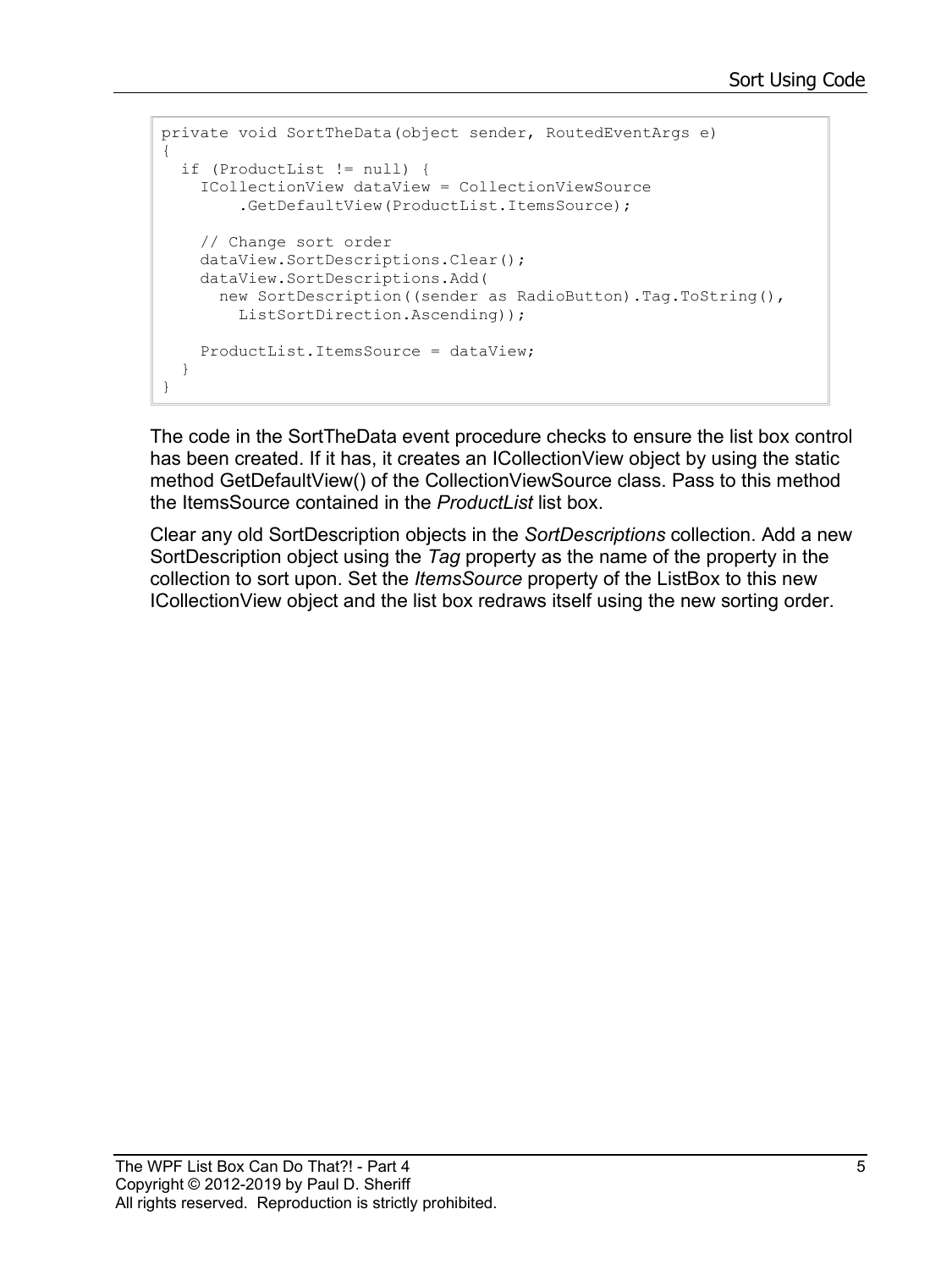| <b>Edge</b> List Box Samples               | $\Box$                       |
|--------------------------------------------|------------------------------|
| Sorting Grouping Filter and Search<br>File |                              |
|                                            |                              |
| <b>Sorting Options</b>                     |                              |
| ۰<br>Sort by Product Name C Sort by Price  |                              |
| All-Purpose Bike Stand                     | No Image<br><b>Available</b> |
| Product Number: ST-1401                    | Color:                       |
| Cost: \$59.47                              | Size:                        |
| Price: \$159.00                            | Weight:                      |
| Sell Start: 7/1/2003                       | Sell End:                    |
| Category ID: 31                            |                              |
| AWC Logo Cap                               | No Image<br>Available        |
| Product Number: CA-1098                    | Color: Multi                 |
| Cost: \$6.92                               | Size:                        |
| Price: \$8.99                              | Weight:                      |
| Sell Start: 7/1/2001                       | Sell End:                    |
| Category ID: 23                            |                              |
| Bike Wash - Dissolver                      | No Image<br>Available        |
| Product Number: CL-9009                    | Color:                       |
| Cost: \$2.97                               | Size:                        |

<span id="page-5-0"></span>Figure 2: Add RadioButton controls to switch between two different sort orders